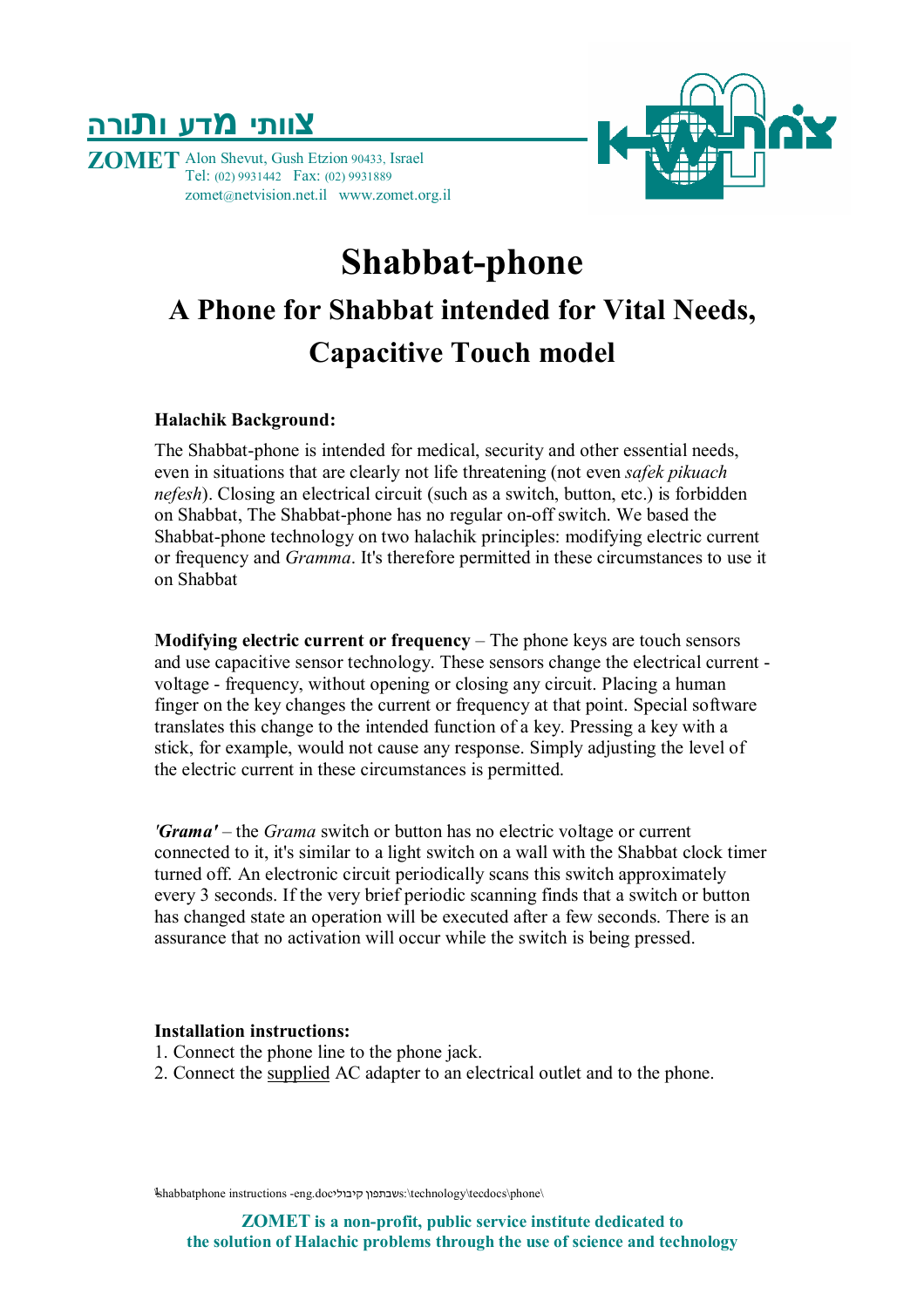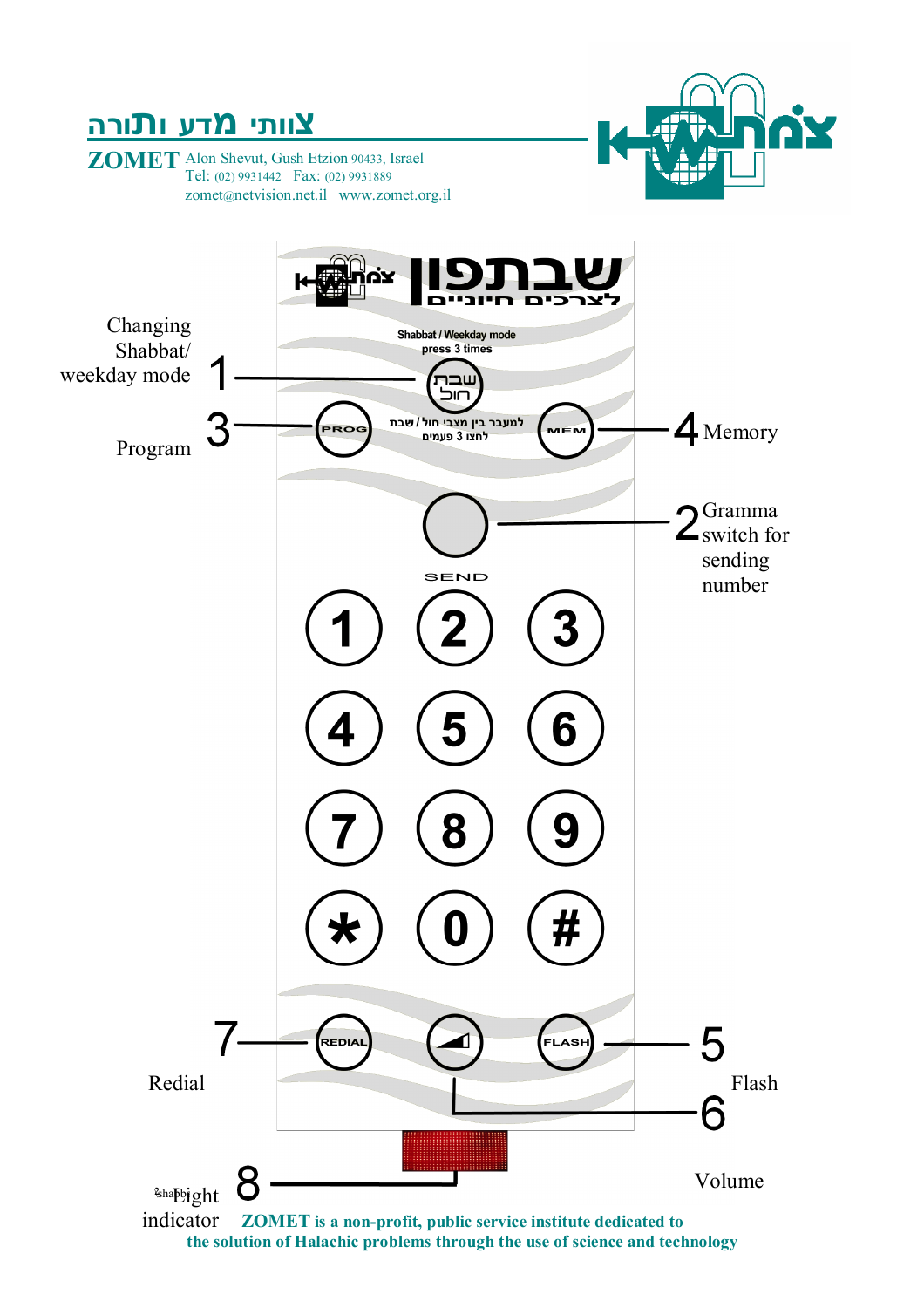**ZOMET** Alon Shevut, Gush Etzion 90433, Israel Tel: (02) 9931442 Fax: (02) 9931889 zomet@netvision.net.il www.zomet.org.il





### **1. Shabbat – Weekday Mode**

**Weekday Mode** – works as regular phone. Red indicator light is on low power. The dial keys respond immediately, without having to use the 'Send' button.

**Switching to Shabbat mode** - three consecutive presses on this button toggles between modes. You should put it in Shabbat mode before Shabbat, however, if you forgot, it is permitted to change modes on Shabbat itself.

**On Shabbat**- The red indicator light is lit strongly. Pressing a key causes the light to dim for a moment and then goes back. Modifying the electric current is the halachik principle that permits this.

A. **Handset** – Lifting and lowering the handset does not open or close the line immediately, but after a few seconds (using the Gramma scanner).

B. **The dialing** is done in 2 stages: Inserting the phone number sequence into the internal memory and then press Send button (using the Gramma scanner).

#### **Important tips:**

C. You can dial the number and press SEND even when the handset is lowered and afterward pick up the handset.

Pressing the SEND button, in Shabbat mode, opens the line even if the receiver is placed in the cradle. (Dialing is a bit easier this way)

D. If you make a mistake dialing, you can clear the internal memory by pressing once on the Shabbat /Weekday key.



### **2. SEND**

This button is active only in the Shabbat mode; it dials the digits that were recently entered into the internal memory. This button operates on the 'Gramma' concept and therefore you need to press it once and wait a few seconds for the call to be dialed out.

Pressing this button opens the line even if the receiver is placed in the cradle. If after 10 seconds the receiver is not raised - the line will be disconnected.



**3. Programming - PROG** - This button has several functions

**A. Mute** - A single touch on this button will mute the handset microphone and prevents listening at the other side. Pressing it again will return the voice.

#### **B. Storing a number in the memory**

You can store up 10 numbers in the internal memory. Each number can be up to 21 digits.

Please enter the numbers in Chol mode

\shabbatphone instructions -eng.docקיבולי שבתפוןs:\technology\tecdocs\phone\ 3

 **ZOMET is a non-profit, public service institute dedicated to the solution of Halachic problems through the use of science and technology**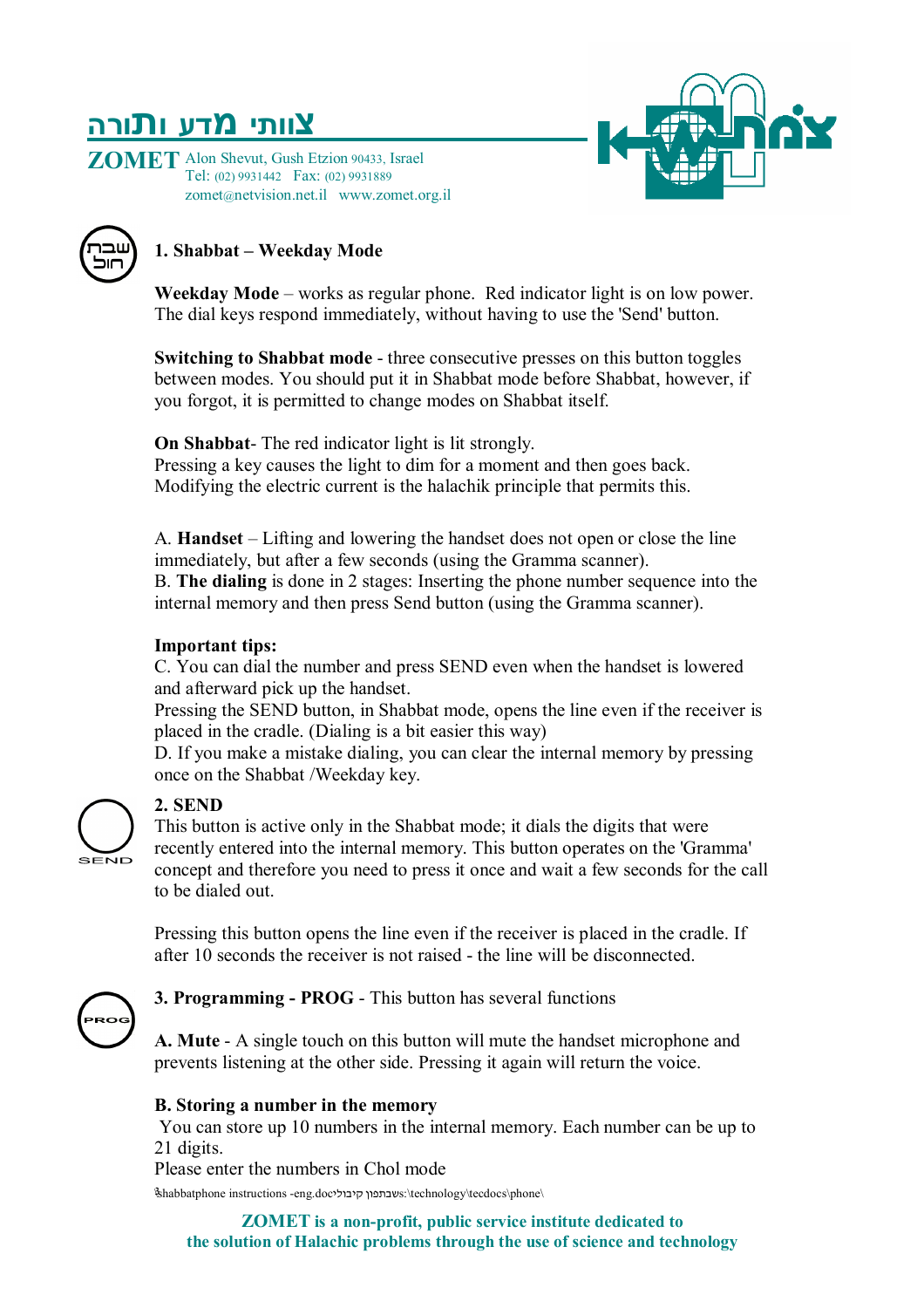**ZOMET** Alon Shevut, Gush Etzion 90433, Israel Tel: (02) 9931442 Fax: (02) 9931889 zomet@netvision.net.il www.zomet.org.il

> 1. Pick up receiver and press [PROG] and then the [MEM] to enter the memory programming mode

2. Enter the memory location (a number between 0-9)

3. Enter the phone number  $(0-9, *, #)$  that will be stored directly into the selected memory

4. Finally press the [PROG].

#### **C. Change the ring tone.**

Three different ringer melodies and three different volume levels can be programmed.

1. Pick up receiver and press [PROG] and then the [#] to enter programming mode ringing.

- 2. Enter the code to select the ringer melody and volume (see table)
- 3. Finally press the [PROG].

| Code             | <b>Melodies</b> | Volume                                                                  |
|------------------|-----------------|-------------------------------------------------------------------------|
| 1.               | short           | low                                                                     |
| 2.               | short           | Medium                                                                  |
| 3.               | short           | high                                                                    |
| 4.               | Medium          | low                                                                     |
| 5.               | Medium          | Medium                                                                  |
| 6.               | <b>Medium</b>   | <b>High - Default</b>                                                   |
| 7.               | long            | low                                                                     |
| 8.               | long            | Medium                                                                  |
| 9.               | long            | high                                                                    |
| $\overline{0}$ . | no              | If digit 0 is programmed, the tone ringer will be turned off until next |
|                  |                 | off-hook where it will turn back to the last setting before 0.          |



#### **4. Memory – speed dialing**

This key is for storing and dialing phone numbers previously stored in the phone's memory. For storing please see section 3. B.

For dialing - lift up receiver - press MEM and then enter the memory location (a number between 0-9) and the number stored in that location will be dialed. In Shabbat mode you will also need to press the SEND button at the end



### **5. Flash**

This key disconnects the line for 600ms and then connects the line again. In Shabbat mode you will also need to press the SEND button at the end

\shabbatphone instructions -eng.docקיבולי שבתפוןs:\technology\tecdocs\phone\ 4